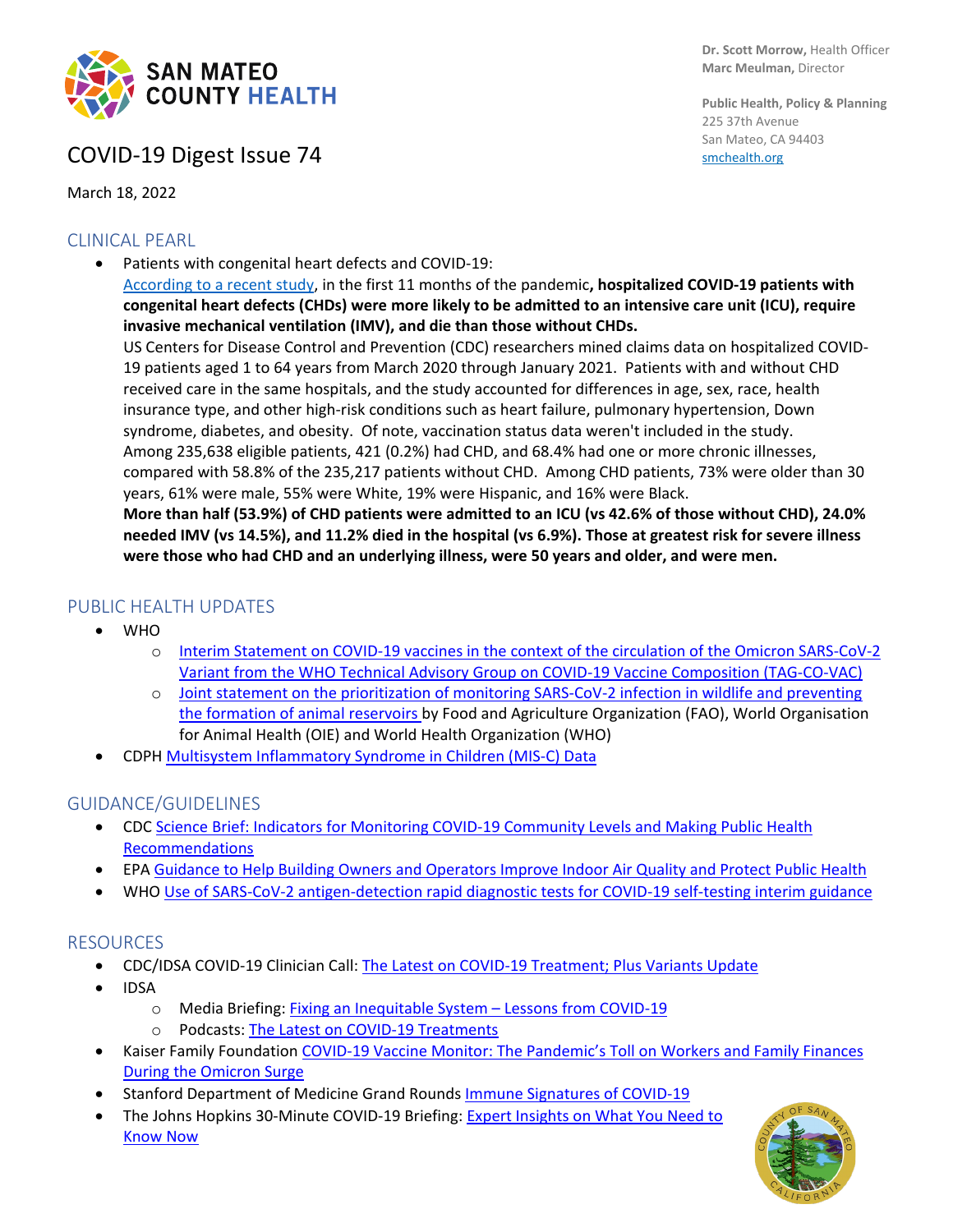

#### **Dr. Scott Morrow,** Health Officer **Marc Meulman,** Director

**Public Health, Policy & Planning** 225 37th Avenue San Mateo, CA 94403 [smchealth.org](https://www.smchealth.org/)

# COVID-19 Digest Issue 74

- Center for Infectious Disease Research and Policy (CIDRAP) Osterholm Update:
	- o [Episode 95: Expect the Unexpected](https://www.cidrap.umn.edu/covid-19/podcasts-webinars/episode-95)
	- o [Episode 94: The Next Normal](https://www.cidrap.umn.edu/covid-19/podcasts-webinars/episode-94)
	- o [Episode 93: What the World Needs](https://www.cidrap.umn.edu/covid-19/podcasts-webinars/episode-93)
- The Lancet [COVID-19 Resource Centre](https://www.thelancet.com/coronavirus?dgcid=kr_pop-up_tlcoronavirus20)

#### ACADEMIC/RESEARCH PAPERS

- *New England Journal of Medicine*
	- o [Efficacy of a Fourth Dose of Covid-19 mRNA Vaccine against Omicron](https://www.nejm.org/doi/full/10.1056/NEJMc2202542)
	- o [Covid-19 Vaccine Effectiveness against the Omicron \(B.1.1.529\) Variant](https://www.nejm.org/doi/full/10.1056/NEJMoa2119451)
	- o [Effect of mRNA Vaccine Boosters against SARS-CoV-2 Omicron Infection in Qatar](https://www.nejm.org/doi/full/10.1056/NEJMoa2200797)
- *BMJ*
	- o [Clinical severity of, and effectiveness of mRNA vaccines against, covid-19 from omicron, delta, and](https://www.bmj.com/content/376/bmj-2021-069761.short)  [alpha SARS-CoV-2 variants in the United States: prospective observational study](https://www.bmj.com/content/376/bmj-2021-069761.short)
	- o [SARS-CoV-2 positivity in offspring and timing of mother-to-child transmission: living systematic review](https://www.bmj.com/content/376/bmj-2021-067696)  [and meta-analysis](https://www.bmj.com/content/376/bmj-2021-067696)
	- o [Transmission of SARS-CoV-2 from mother to baby is rare](https://www.bmj.com/content/376/bmj.o593.short)
- *Emerging Infectious Diseases*
	- [Duration of Infectious Virus Shedding by SARS-CoV-2 Omicron Variant–Infected Vaccinees](https://protect-us.mimecast.com/s/kap5CrkqmZF9poNlUx_noh)
	- o [Time from Exposure to Diagnosis among Quarantined Close Contacts of SARS-CoV-2 Omicron Variant](https://wwwnc.cdc.gov/eid/article/28/4/22-0153_article)  [Index Case-Patients, South Korea](https://wwwnc.cdc.gov/eid/article/28/4/22-0153_article)
	- o [Multisystem Inflammatory Syndrome in Children after SARS-CoV-2 Vaccination](https://protect-us.mimecast.com/s/Sr0mCgJDnYFk0n0vH6h_Bc)
- *Nature*
	- o [The indirect effect of mRNA-based COVID-19 vaccination on healthcare workers' unvaccinated](https://www.nature.com/articles/s41467-022-28825-4)  [household members](https://www.nature.com/articles/s41467-022-28825-4)
	- o SARS-CoV-2 is [associated with changes in brain structure in UK Biobank](https://www.nature.com/articles/s41586-022-04569-5)
- *The Lancet*
	- o [Safety of mRNA vaccines administered during the initial 6 months of the US COVID-19 vaccination](https://www.thelancet.com/journals/laninf/article/PIIS1473-3099(22)00054-8/fulltext)  [programme: an observational study of reports to the Vaccine Adverse Event Reporting System and v](https://www.thelancet.com/journals/laninf/article/PIIS1473-3099(22)00054-8/fulltext)[safe](https://www.thelancet.com/journals/laninf/article/PIIS1473-3099(22)00054-8/fulltext)
	- o [COVID-19 mRNA vaccine safety during the first 6 months of roll-out in the USA](https://www.thelancet.com/journals/laninf/article/PIIS1473-3099(22)00123-2/fulltext)
	- o [Estimating excess mortality due to the COVID-19 pandemic: a systematic analysis of COVID-19-related](https://www.thelancet.com/journals/lancet/article/PIIS0140-6736(21)02796-3/fulltext)  [mortality, 2020–21](https://www.thelancet.com/journals/lancet/article/PIIS0140-6736(21)02796-3/fulltext)
	- o [Quantifying the effects of the COVID-19 pandemic on gender equality on health, social, and economic](https://www.thelancet.com/journals/lancet/article/PIIS0140-6736(22)00008-3/fulltext)  [indicators: a comprehensive review of data from March, 2020, to September, 2021](https://www.thelancet.com/journals/lancet/article/PIIS0140-6736(22)00008-3/fulltext)
	- o [Gender equality and COVID-19: act now before it is too late](https://www.thelancet.com/journals/lancet/article/PIIS0140-6736(22)00278-1/fulltext)
	- o [Acute COVID-19 severity and mental health morbidity trajectories in patient populations of six nations:](https://www.thelancet.com/journals/lanpub/article/PIIS2468-2667(22)00042-1/fulltext)  [an observational study](https://www.thelancet.com/journals/lanpub/article/PIIS2468-2667(22)00042-1/fulltext)
- *medRxiv*
	- o [Baricitinib in patients admitted to hospital with COVID-19 \(RECOVERY\): a randomised, controlled,](https://www.medrxiv.org/content/10.1101/2022.03.02.22271623v1)  [open-label, platform trial and updated meta-analysis](https://www.medrxiv.org/content/10.1101/2022.03.02.22271623v1)
	- o [The Omicron SARS-CoV-2 epidemic in England during February 2022](https://www.medrxiv.org/content/10.1101/2022.03.10.22272177v1.full.pdf)

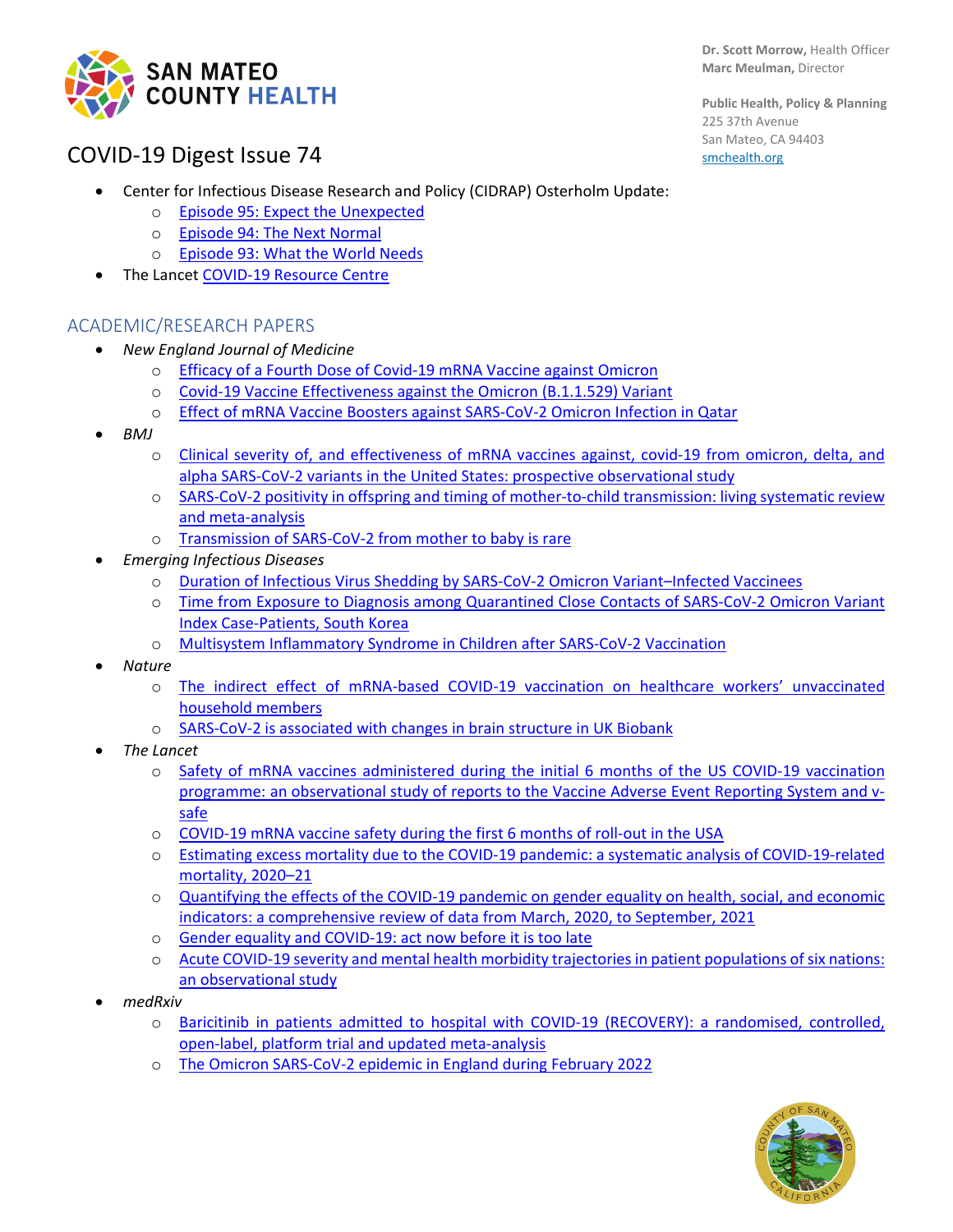

**Public Health, Policy & Planning** 225 37th Avenue San Mateo, CA 94403 [smchealth.org](https://www.smchealth.org/)

# COVID-19 Digest Issue 74

- *JAMA*
	- o [Uptake of COVID-19 Vaccination Among Frontline Workers in California State Prisons](https://jamanetwork.com/journals/jama-health-forum/fullarticle/2789952)
	- o [Meeting the Moment by Vaccinating Prison Staff Against COVID-19](https://jamanetwork.com/journals/jama-health-forum/fullarticle/2789955)
	- o [One-Year Trajectory of Cognitive Changes in Older Survivors of COVID-19 in Wuhan, China -](https://jamanetwork.com/journals/jamaneurology/fullarticle/2789919) A [Longitudinal Cohort Study](https://jamanetwork.com/journals/jamaneurology/fullarticle/2789919)
	- o [The COVID-19 Pandemic Strikes Again and Again and Again](https://jamanetwork.com/journals/jamanetworkopen/fullarticle/2789848)
	- o [Association Between Dexamethasone Treatment After Hospital Discharge for Patients With COVID-19](https://jamanetwork.com/journals/jamanetworkopen/fullarticle/2789710)  [Infection and Rates of Hospital Readmission and Mortality](https://jamanetwork.com/journals/jamanetworkopen/fullarticle/2789710)
	- o [Comparison of Outcomes and Process of Care for Patients Treated at Hospitals Dedicated for COVID-](https://jamanetwork.com/journals/jamanetworkopen/fullarticle/2789581)[19 Care vs Other Hospitals](https://jamanetwork.com/journals/jamanetworkopen/fullarticle/2789581)
	- o [Assessment of Clinical Effectiveness of BNT162b2 COVID-19 Vaccine in US Adolescents](https://jamanetwork.com/journals/jamanetworkopen/fullarticle/2789579)
	- o [Assessment of Structural Barriers and Racial Group Disparities of COVID-19 Mortality With Spatial](https://jamanetwork.com/journals/jamanetworkopen/fullarticle/2789619)  [Analysis](https://jamanetwork.com/journals/jamanetworkopen/fullarticle/2789619)
	- o [Assessment of a Crisis Standards of Care Scoring System for Resource Prioritization and Estimated](https://jamanetwork.com/journals/jamanetworkopen/fullarticle/2790104)  [Excess Mortality by Race, Ethnicity, and Socially Vulnerable Area During a Regional Surge in COVID-19](https://jamanetwork.com/journals/jamanetworkopen/fullarticle/2790104)
	- o [Inequitable Resource Allocation Amidst a Pandemic—A Crisis Within a Crisis](https://jamanetwork.com/journals/jamanetworkopen/fullarticle/2790110)
	- o [Changes and Inequities in Adult Mental Health–Related Emergency Department Visits During the](https://jamanetwork.com/journals/jamapsychiatry/fullarticle/2790337)  [COVID-19 Pandemic in the US](https://jamanetwork.com/journals/jamapsychiatry/fullarticle/2790337)
- *Clinical Infectious Diseases*
	- o [Long-term health-related quality of life in non-hospitalised COVID-19 cases with confirmed SARS-CoV-](https://academic.oup.com/cid/advance-article/doi/10.1093/cid/ciac151/6542727?login=false)[2 infection in England: Longitudinal analysis and cross-sectional comparison with controls](https://academic.oup.com/cid/advance-article/doi/10.1093/cid/ciac151/6542727?login=false)
- *Open Forum Infectious Diseases*
	- o [New Onset Dementia Among Survivors of Pneumonia Associated with Severe Acute Respiratory](https://academic.oup.com/ofid/advance-article/doi/10.1093/ofid/ofac115/6543929?login=false)  [Syndrome Coronavirus 2 Infection](https://academic.oup.com/ofid/advance-article/doi/10.1093/ofid/ofac115/6543929?login=false)
- *Pediatrics*
	- o [Asthma and the Risk of SARS-CoV-2 Infection Among Children and Adolescents](https://publications.aap.org/pediatrics/article/doi/10.1542/peds.2021-056164/185387/Asthma-and-the-Risk-of-SARS-CoV-2-Infection-Among)
- *BMC Research Notes*
	- o [Postpartum depression and associated risk factors during the COVID-19 pandemic](https://bmcresnotes.biomedcentral.com/articles/10.1186/s13104-022-05991-8)
- *Antimicrobial Resistance and Infection Control*
	- o [Antimicrobial resistance \(AMR\) in COVID-19 patients: a systematic review and meta-analysis](https://aricjournal.biomedcentral.com/articles/10.1186/s13756-022-01085-z)  [\(November 2019–June 2021\)](https://aricjournal.biomedcentral.com/articles/10.1186/s13756-022-01085-z)
- *Circulation*
	- o [Critical Illness Among Patients Hospitalized With Acute COVID-19 With and Without Congenital Heart](https://www.ahajournals.org/doi/10.1161/CIRCULATIONAHA.121.057833?cookieSet=1)  [Defects](https://www.ahajournals.org/doi/10.1161/CIRCULATIONAHA.121.057833?cookieSet=1)
- *Radiology*
	- o [Quantitative Chest CT Assessment of Small Airways Disease in Post-Acute SARS-CoV-2 Infection](https://pubs.rsna.org/doi/10.1148/radiol.212170)
- *Frontiers* 
	- o COVCOG [1: Factors Predicting Physical, Neurological and Cognitive Symptoms in Long COVID in a](https://www.frontiersin.org/articles/10.3389/fnagi.2022.804922/full)  [Community Sample. A First Publication From the COVID and Cognition Study](https://www.frontiersin.org/articles/10.3389/fnagi.2022.804922/full)
	- o [COVCOG 2: Cognitive and Memory Deficits in Long COVID: A Second Publication From the COVID and](https://www.frontiersin.org/articles/10.3389/fnagi.2022.804937/full)  [Cognition Study](https://www.frontiersin.org/articles/10.3389/fnagi.2022.804937/full)
	- o [Evidence of SARS-CoV-2 Related Coronaviruses Circulating in Sunda pangolins \(Manis javanica\)](https://www.frontiersin.org/articles/10.3389/fpubh.2022.826116/full)  [Confiscated From the Illegal Wildlife Trade in Viet Nam](https://www.frontiersin.org/articles/10.3389/fpubh.2022.826116/full)
- *The Rockefeller Foundation Report*
	- o [Getting to and Sustaining the Next Normal: A Roadmap for Living With Covid](https://www.rockefellerfoundation.org/report/getting-to-and-sustaining-the-next-normal-a-roadmap-for-living-with-covid/)

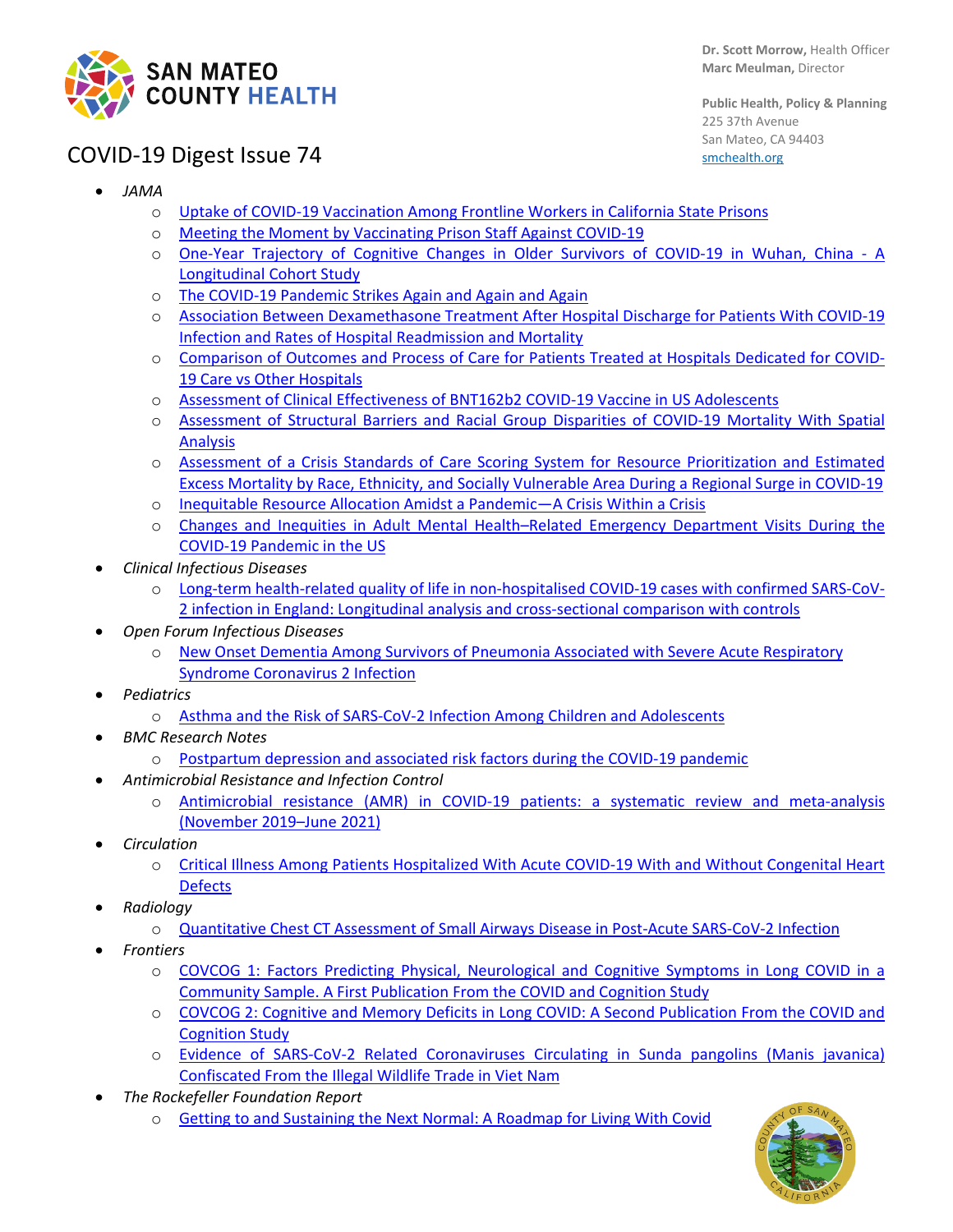

# COVID-19 Digest Issue 74

**Public Health, Policy & Planning** 225 37th Avenue San Mateo, CA 94403 [smchealth.org](https://www.smchealth.org/)

- *Annenburg Public Policy Center (University of Pennsylvania)*
	- [Belief in Vaccination Misinformation Predicts Attitudes Toward Vaccinating Children](https://www.annenbergpublicpolicycenter.org/belief-in-vaccination-misinformation-predicts-attitudes-toward-vaccinating-children/)
- *PLOS*
	- o [Perceptions of green space usage, abundance, and quality of green space were associated with better](https://journals.plos.org/plosone/article?id=10.1371/journal.pone.0263779#abstract0)  [mental health during the COVID-19 pandemic among residents of Denver](https://journals.plos.org/plosone/article?id=10.1371/journal.pone.0263779#abstract0)

#### MMWR

- [The Advisory Committee on Immunization Practices' Recommendation for Use of Moderna COVID-19 Vaccine](https://protect-us.mimecast.com/s/FEXdCzp47PcL0B4LtV4sjP)  in Persons Aged ≥18 Ye[ars and Considerations for Extended Intervals for Administration of Primary Series](https://protect-us.mimecast.com/s/FEXdCzp47PcL0B4LtV4sjP)  [Doses of mRNA COVID-19 Vaccines —](https://protect-us.mimecast.com/s/FEXdCzp47PcL0B4LtV4sjP) United States, February 2022
- Hospitalization of Infants and Children Aged 0–4 Years with Laboratory-Confirmed COVID-19 COVID-NET, [14 States, March 2020–February 2022](https://protect-us.mimecast.com/s/AurSClYk2QT7y6qrFqwmZ5)
- [Effectiveness of 2-Dose BNT162b2 \(Pfizer BioNTech\) mRNA Vaccine in Preventing SARS-CoV-2 Infection](https://www.cdc.gov/mmwr/volumes/71/wr/mm7111e1.htm)  [Among Children Aged 5–11 Years and Adolescents Aged 12–15 Years —](https://www.cdc.gov/mmwr/volumes/71/wr/mm7111e1.htm) PROTECT Cohort, July 2021–February [2022](https://www.cdc.gov/mmwr/volumes/71/wr/mm7111e1.htm)
- [COVID-19 Vaccine Provider Access and Vaccination Coverage Among Children Aged 5–11 Years —](https://www.cdc.gov/mmwr/volumes/71/wr/mm7110a4.htm) United [States, November 2021–January 2022](https://www.cdc.gov/mmwr/volumes/71/wr/mm7110a4.htm)
- SARS-CoV-2 Incidence in K-12 School Districts with Mask-Required Versus Mask-Optional Policies -[Arkansas, August–October 2021](https://protect-us.mimecast.com/s/VzXaCR6KPYcVBEA5uvJTih)
- [Disparities in COVID-19 Vaccination Coverage Between Urban and Rural Counties —](https://www.cdc.gov/mmwr/volumes/71/wr/mm7109a2.htm) United States, December [14, 2020–January 31, 2022](https://www.cdc.gov/mmwr/volumes/71/wr/mm7109a2.htm)

### HOT OFF THE (LAY) PRESS

- *New York Times*
	- o [Moderna asked the F.D.A. to authorize a second booster of its Covid vaccine for all adults, a](https://protect-us.mimecast.com/s/mkizCv2x8qIXRylqUz8EVn)  [significantly broader request than Pfizer's.](https://protect-us.mimecast.com/s/mkizCv2x8qIXRylqUz8EVn)
	- o [Pfizer is expected to ask U.S. regulators to authorize a second booster shot of its Covid vaccine for](https://protect-us.mimecast.com/s/v-qNCYEYypC8QGnLt9gy73)  adults 65 [and older.](https://protect-us.mimecast.com/s/v-qNCYEYypC8QGnLt9gy73)
	- o [China's Worst Surge Since 2020](https://www.nytimes.com/2022/03/14/briefing/china-kids-child-vaccine.html)
	- o [The Latest Covid Surge](https://www.nytimes.com/2022/03/15/briefing/covid-hong-kong-omicron-surge.html)
	- o [From 'Zero' to Surge](https://www.nytimes.com/2022/03/03/briefing/hong-kong-new-zealand-covid-surge.html)
	- o [How Californians Feel About the End of School Mask Mandates](https://www.nytimes.com/2022/03/14/us/california-school-mask-mandates.html)
	- o [The T.S.A. will extend its mask mandate on airplanes and public transit through at least April 18 as the](https://protect-us.mimecast.com/s/DxZFCBBXPocoBpPPsN4zyJ)  [C.D.C. reviews the policy.](https://protect-us.mimecast.com/s/DxZFCBBXPocoBpPPsN4zyJ)
	- o [Hawaii will end its mask mandate this month as cases subside.](https://www.nytimes.com/2022/03/08/us/hawaii-mask-mandate.html)
	- o [Puerto Rico Drops Its Mask Mandate](https://www.nytimes.com/live/2022/03/07/world/covid-19-mandates-cases-vaccine#new-york-city-public-schoolchildren-head-to-the-first-day-of-class-without-masks)
	- o [Child Vaccine Confusion](https://www.nytimes.com/2022/03/10/briefing/child-vaccine-confusion.html)
	- o [California's Move to Endemicity](https://www.nytimes.com/2022/03/09/briefing/californias-move-to-endemicity.html)
	- o [Do Covid Precautions Work?](https://www.nytimes.com/2022/03/09/briefing/covid-precautions-red-blue-states.html)
	- o [The surgeon general calls on Big Tech to turn over Covid-19 misinformation data.](https://www.nytimes.com/2022/03/03/technology/surgeon-general-covid-misinformation.html)
	- o [The White House said it was offering a second round of free coronavirus tests to all Americans.](https://www.nytimes.com/live/2022/03/07/world/covid-19-mandates-cases-vaccine#the-white-house-said-it-is-offering-a-second-round-of-free-coronavirus-tests-to-all-americans)
	- o [The global Covid-19 death toll surpassed six million people. Public health experts say the true count](https://protect-us.mimecast.com/s/wRv7CqxplRIW4PnPhQa9Wv)  [will never be known.](https://protect-us.mimecast.com/s/wRv7CqxplRIW4PnPhQa9Wv)

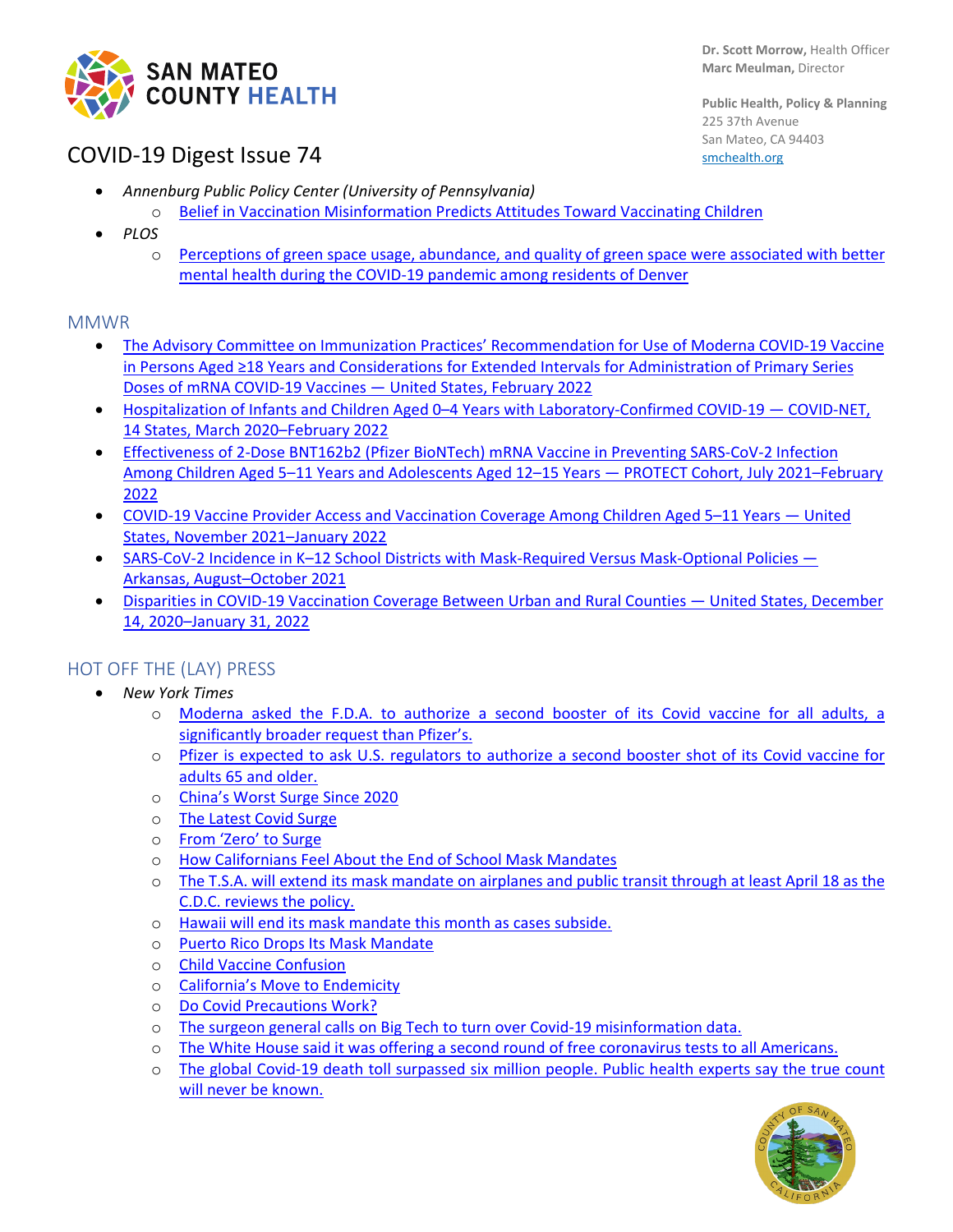

**Public Health, Policy & Planning** 225 37th Avenue San Mateo, CA 94403 [smchealth.org](https://www.smchealth.org/)

# COVID-19 Digest Issue 74

- *The Wall Street Journal*
	- o [United Airlines to Let Unvaccinated Workers Return](https://www.wsj.com/articles/united-airlines-to-let-unvaccinated-workers-return-11646869723?mod=hp_lista_pos1)
- *ABC News*
	- o [Many nursing homes struggling to give residents and staff members COVID vaccine booster shots,](https://abcnews.go.com/Health/nursing-homes-struggling-boost-residents-staff-members-experts/story?id=83300522)  [experts say](https://abcnews.go.com/Health/nursing-homes-struggling-boost-residents-staff-members-experts/story?id=83300522)
- *The Hill*
	- o [Pelosi says separate coronavirus relief bill will be put on the floor 'hopefully today'](https://thehill.com/homenews/house/597589-pelosi-says-separate-coronavirus-relief-bill-will-be-put-on-the-floor)
- *Politico*
	- o [Covid aid faces uncertain path on Capitol Hill as White House warns of severe consequences](https://www.politico.com/news/2022/03/10/more-covid-aid-uncertain-00016212)
- *Reuters*
	- o [U.S. seeks to expand Trump-era COVID data collection under CDC](https://www.reuters.com/world/us/exclusive-us-seeks-expand-trump-era-covid-data-collection-under-cdc-2022-03-14/)
- *The Washington Post*
	- o Pfizer and BioNTech [seek authorization of second coronavirus booster shot for people 65 and older](https://www.washingtonpost.com/health/2022/03/15/pfizer-second-booster-shot/)
	- o [CDC lowers coronavirus warnings for cruise ships and popular Caribbean islands](https://www.washingtonpost.com/travel/2022/03/14/cdc-caribbean-cruise-travel-warning/)
	- o [The CDC's new mask guidance guarantees we'll be too slow for the next surge](https://www.washingtonpost.com/outlook/2022/03/08/cdc-mask-guidance-mistake/)
	- o [Kaine introduces bill to research and combat long covid, after suffering it himself](https://www.washingtonpost.com/dc-md-va/2022/03/02/kaine-long-covid-bill/)
	- o [U.S. to share some coronavirus technologies with World Health Organization](https://www.washingtonpost.com/health/2022/03/03/us-coronavirus-technologies-world-health-organization/)
- *Roll Call*
	- o [Senate votes to overturn mask mandate on airplanes, transit](https://rollcall.com/2022/03/15/senate-votes-to-overturn-mask-mandate-on-airplanes-transit/)
- *AP News*
	- o [US extends mask rule for travel while weighing new approach](https://apnews.com/article/covid-business-health-centers-for-disease-control-and-prevention-public-health-7141feee4508b8e7d4b58bc005fecf3a)
	- o [Florida to recommend against COVID vaccines for healthy kids](https://apnews.com/article/coronavirus-pandemic-health-florida-ron-desantis-florida-department-of-health-a935793abc368ffc9aa5c2a2dda23e4b)
	- o [White House: Congress must act soon to replenish COVID funds](https://apnews.com/article/coronavirus-pandemic-business-health-congress-7bba01ec15bdc406c793bc835f717cd1)
- *NPR*
	- o [The White House says it's running out of money to cover COVID tests and vaccines](https://www.npr.org/2022/03/15/1086653838/the-white-house-says-its-running-out-of-money-to-cover-covid-tests-and-vaccines)
- *Pfizer Press Releases*
	- o [Pfizer Initiates Phase 2/3 Study of Novel COVID-19 Oral Treatment in Pediatric Participants](https://www.pfizer.com/news/press-release/press-release-detail/pfizer-initiates-phase-23-study-novel-covid-19-oral)
- *Fujifilm Press Releases*
	- o [Fujifilm to terminate the enrollment of subjects in the phase III clinical trial](https://www.fujifilm.com/jp/en/news/hq/7721) of anti-influenza drug Avigan® [Tablet in Japan, targeting COVID-19 patients](https://www.fujifilm.com/jp/en/news/hq/7721)
- *Imperial College London*
	- o [Fall in coronavirus infections in England may have stalled at high level -](https://www.imperial.ac.uk/news/233381/fall-coronavirus-infections-england-have-stalled/) REACT
- *The New Yorker* 
	- o [A Pandemic Tragedy in Guayaquil](https://www.newyorker.com/magazine/2022/03/14/a-pandemic-tragedy-in-guayaquil?utm_source=nl&utm_brand=tny&utm_mailing=TNY_Daily_Control_030722&utm_campaign=aud-dev&utm_medium=email&utm_term=tny_daily_recirc&bxid=5ec224d8a9edff5527505caa&cndid=61138842&hasha=76b0e58c87ce9b677e5e3efd8b84d7fb&hashb=fa8a4a6606c166f8a143fab9ad9fa1141b3aff96&hashc=11145baac4d4317848bac507e196627100d5d91f193bad3d6809aa4e38588cfb&esrc=bounceX&mbid=CRMNYR012019)
- *The Atlantic*
	- o [The Coronavirus's Next Move](https://www.theatlantic.com/science/archive/2022/03/new-covid-variant-mitigation/626980/)
- *Popular Science*
	- o [How do we track COVID as people get tested less?](https://www.popsci.com/health/new-covid-case-monitoring-tests/)
- *Los Angeles Times*
	- o [Pfizer asks U.S. to allow fourth COVID vaccine dose for seniors](https://www.latimes.com/science/story/2022-03-15/pfizer-seeking-ok-for-4th-covid-dose-for-seniors)
	- o [COVID-19 is fading, but ending the health emergency could leave us vulnerable](https://www.latimes.com/science/story/2022-03-14/why-you-may-miss-the-covid-public-health-emergency-when-its-over)
	- o [U.S. mask mandates on planes, buses will likely ease soon. Just not yet.](https://www.latimes.com/business/story/2022-03-10/mask-mandate-extended-planes-buses-transit)
- *San Francisco Chronicle* 
	- o [How low will Bay Area COVID numbers go as omicron beats a retreat?](https://www.sfchronicle.com/health/article/How-low-will-COVID-case-numbers-go-as-omicron-16978825.php)